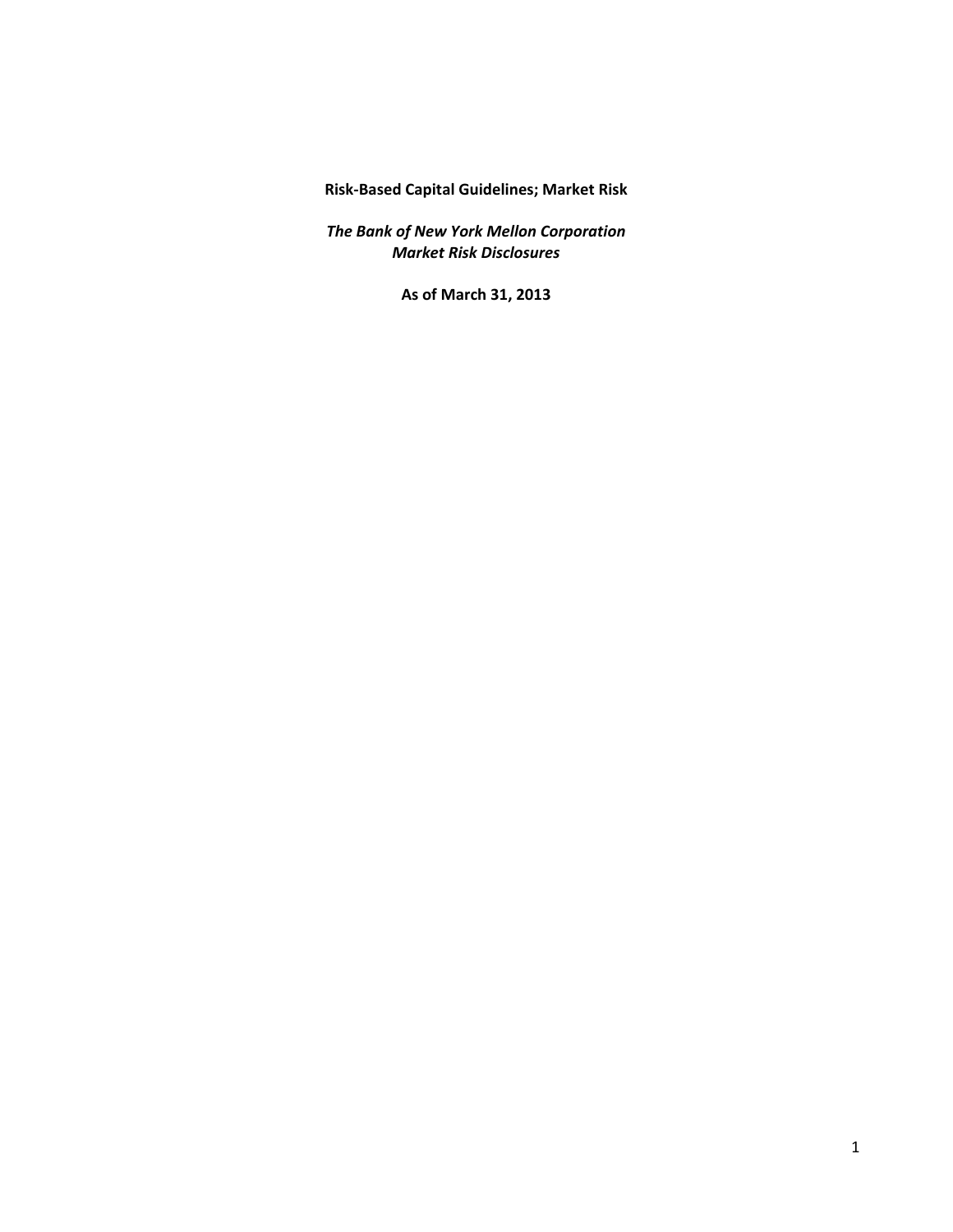# **Basel II.5 Market Risk Quarterly Disclosure**

#### *Introduction*

Since January 1, 2013, BNY Mellon (the "Company") has operated under the revised riskbased capital guidelines for market risk, referred to as Basel II.5, issued jointly by the Office of the Comptroller of the Currency ("OCC"), Board of Governors of the Federal Reserve System ("FRB"), and Federal Deposit Insurance Corporation ("FDIC"), and published in the Federal Register (Vol. 77, No. 169) on August 30,  $2012^1$  (the "Final" Market Risk Capital Rule").

The Final Market Risk Capital Rule requires us to make publicly available quantitative disclosures at least quarterly. Specifically, we are required to disclose among other items, certain quantitative information on the following measures as applicable to the Company:

Value-at-Risk ("VaR") based measures:

VaR is a measure of the dollar amount of potential loss at a specified confidence level from adverse market movements in an ordinary market environment.

Stressed VaR based measures:

Stressed VaR is a measure of the dollar amount of potential loss at a specified confidence level from adverse market movements in an environment of significant market stress.

Incremental risk capital ("IRC") requirements:

IRC is a measure of the dollar amount of potential loss from the exposure to default and migration risks for fixed income positions in our trading book.

 Comprehensive risk measure ("CRM") capital requirements:

CRM is a measure of the dollar amount of potential loss from the exposure to all price risks for the correlation trading portfolio.

The quantitative and qualitative information included in this quarterly disclosure is provided at the Company consolidated level.

### *Covered Positions*

The Final Market Risk Capital Rule requires us to calculate the market risk regulatory capital based on the population of covered positions. Covered positions include all foreign exchange and commodity positions as well as assets and liabilities in our trading book that meet minimum regulatory requirements for inclusion in the market risk regulatory capital.

Due to the regulatory requirements for covered positions, the population of positions included in our regulatory VaR is different from the population of positions in management VaR we disclose in our 10-Q and Annual Reports. Management VaR includes positions subject to internal management VaR limits. The population of covered positions in our regulatory VaR is a subset of the population of positions included in our management VaR.

#### *Securitizations*

As of the end of the first quarter of 2013, BNY Mellon's population of covered positions does not include any positions that meet the definition of a securitization position in the Final Market Risk Capital Rule.

### *Correlation Trading Positions*

During the first quarter of 2013, BNY Mellon's population of covered positions did not include any correlation trading positions.

<sup>1</sup> https://www.federalregister.gov/articles/2012/08/30/2 012‐16759/risk‐based‐capital‐guidelines‐market‐risk#h‐ 61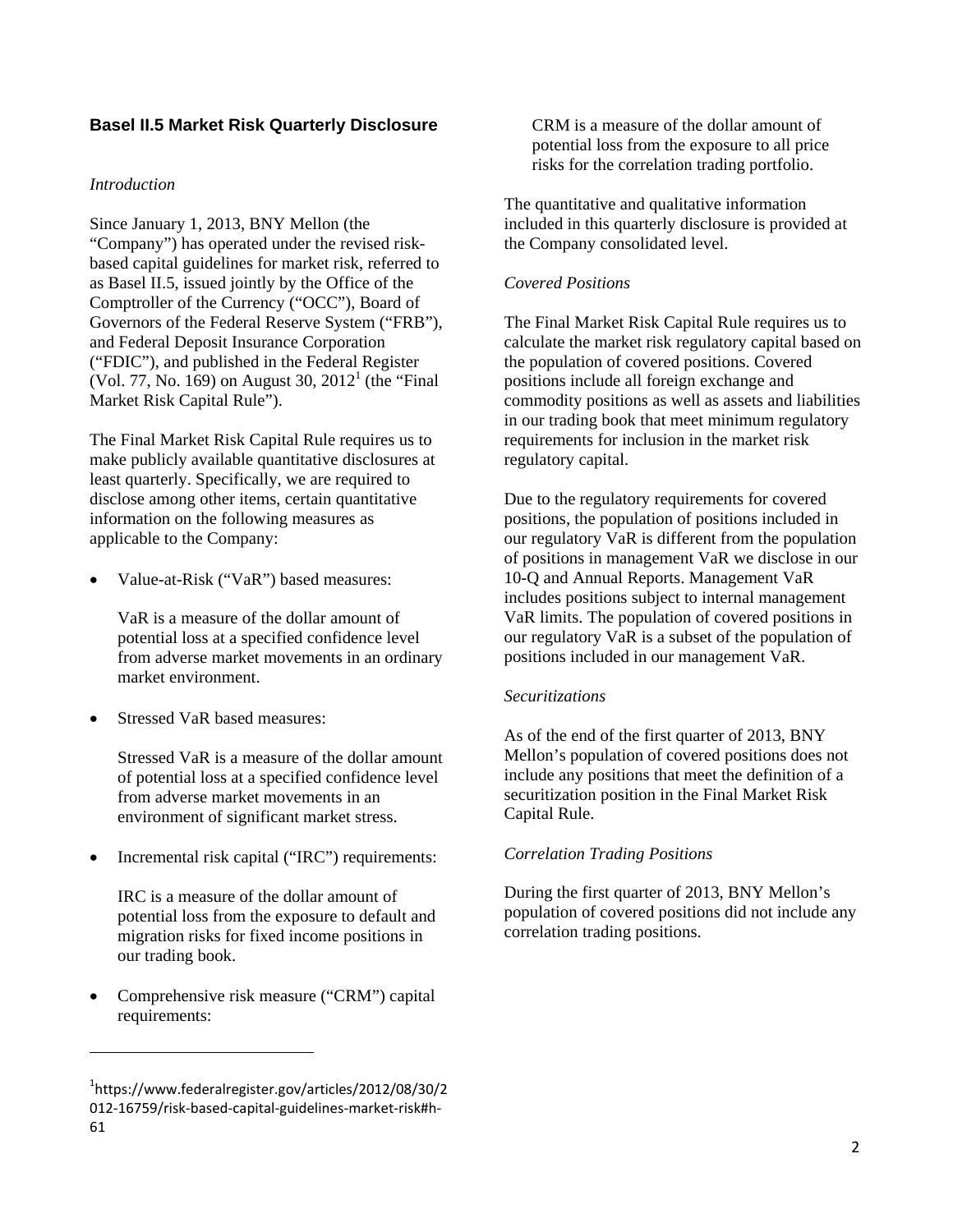#### *Measurement and Monitoring*

The following table summarizes the minimum capital requirement and risk-weighted assets ("RWA") for market risk as of the end of the first quarter of 2013 calculated in accordance with the Final Market Risk Capital Rule.

| <b>Component</b>                  | Mar. 31, 2013 |            |
|-----------------------------------|---------------|------------|
| $(S \in \mathbb{N})$ in millions) | Capital       | <b>RWA</b> |
| VaR                               | \$103.2       | \$1,290.0  |
| <b>Stressed VaR</b>               | 135.6         | 1.695.0    |
| Specific Risk Standard Charge     | 313.2         | 3,915.0    |
| Total Market Risk Capital and RWA | \$552.0       | \$6,900.0  |

#### *VaR Based Measures*

VaR is a measure of the dollar amount of potential loss at a specified confidence level from adverse market movements in an ordinary market environment. Our VaR methodology is based on a Monte Carlo simulation. The calculation of our regulatory VaR assumes a ten-day holding period, utilizes a 99% confidence level, and incorporates the non-linear characteristics of options. The tenday regulatory VaR is derived by scaling one-day VaR to a ten-day holding period.

The following table indicates the calculated regulatory VaR amounts for the overall portfolio of covered positions as well as separate measures for interest rate, foreign exchange, equity and credit components of VaR for the first quarter of 2013.

| VaR(a)<br>$(S \in millions)$ | O1 2013 |        |        |               |
|------------------------------|---------|--------|--------|---------------|
|                              | Mean    | Low    | High   | Mar. 31 $(b)$ |
| Interest rate                | \$34.0  | \$25.5 | \$44.4 | \$38.1        |
| Foreign exchange             | 2.8     | 1.2    | 6.4    | 2.9           |
| Equity                       | 6.0     | 3.4    | 12.2   | 9.7           |
| Credit                       | 0.0     | 0.0    | 0.0    | 0.0           |
| Diversification              | (8.4)   | N/M    | N/M    | (10.7)        |
| Overall portfolio            | \$34.4  | \$25.2 | \$45.4 | \$40.0        |

*(a) Ten-day, 99% confidence regulatory VaR.* 

*(b) VaR is calculated on last business date of quarter.* 

*N/M* – *Because the minimum and maximum may occur on different days for different risk components, it is not meaningful to compute a portfolio diversification effect.*

The interest rate component of VaR represents instruments whose values predominantly vary with the level or volatility of interest rates. These instruments include, but are not limited to: debt securities, mortgage-backed securities, swaps, swaptions, forward rate agreements, exchange

traded futures and options, and other interest rate derivative products.

The foreign exchange component of VaR represents instruments whose values predominantly vary with the level or volatility of currency exchange rates or interest rates. These instruments include, but are not limited to: currency balances, spot and forward transactions, currency options, and exchange traded futures and options, and other currency derivative products.

The equity component of VaR is comprised of instruments that represent an ownership interest in the form of domestic and foreign common stock or other equity-linked instruments. These instruments include, but are not limited to: common stock, exchange traded funds, American Depositary Receipts, listed equity options (puts and calls), OTC equity options, equity total return swaps, equity index futures and other equity derivative products.

The diversification component of VaR is the risk reduction benefit that occurs when combining portfolios and offsetting positions, and from the correlated behavior of risk factor movements.

During the first quarter of 2013, interest rate risk generated 79% of average VaR, equity risk generated 14% of average VaR and foreign exchange risk accounted for 7% of average VaR.

### *Stressed VaR Based Measures*

Stressed VaR is a measure of the dollar amount of potential loss at a specified confidence level from adverse market movements in an environment of significant market stress. Stressed VaR uses the same model as our regulatory VaR, but incorporating inputs calibrated to historical data from a continuous one year stress period selected based on empirical studies. The calculation of our regulatory Stressed VaR assumes a ten-day holding period, utilizes a 99% confidence level, and incorporates the non-linear characteristics of options. The ten-day regulatory Stressed VaR is derived by scaling one-day Stressed VaR to a tenday holding period.

The following table indicates the calculated regulatory Stressed VaR amounts for the overall portfolio of covered positions as well as separate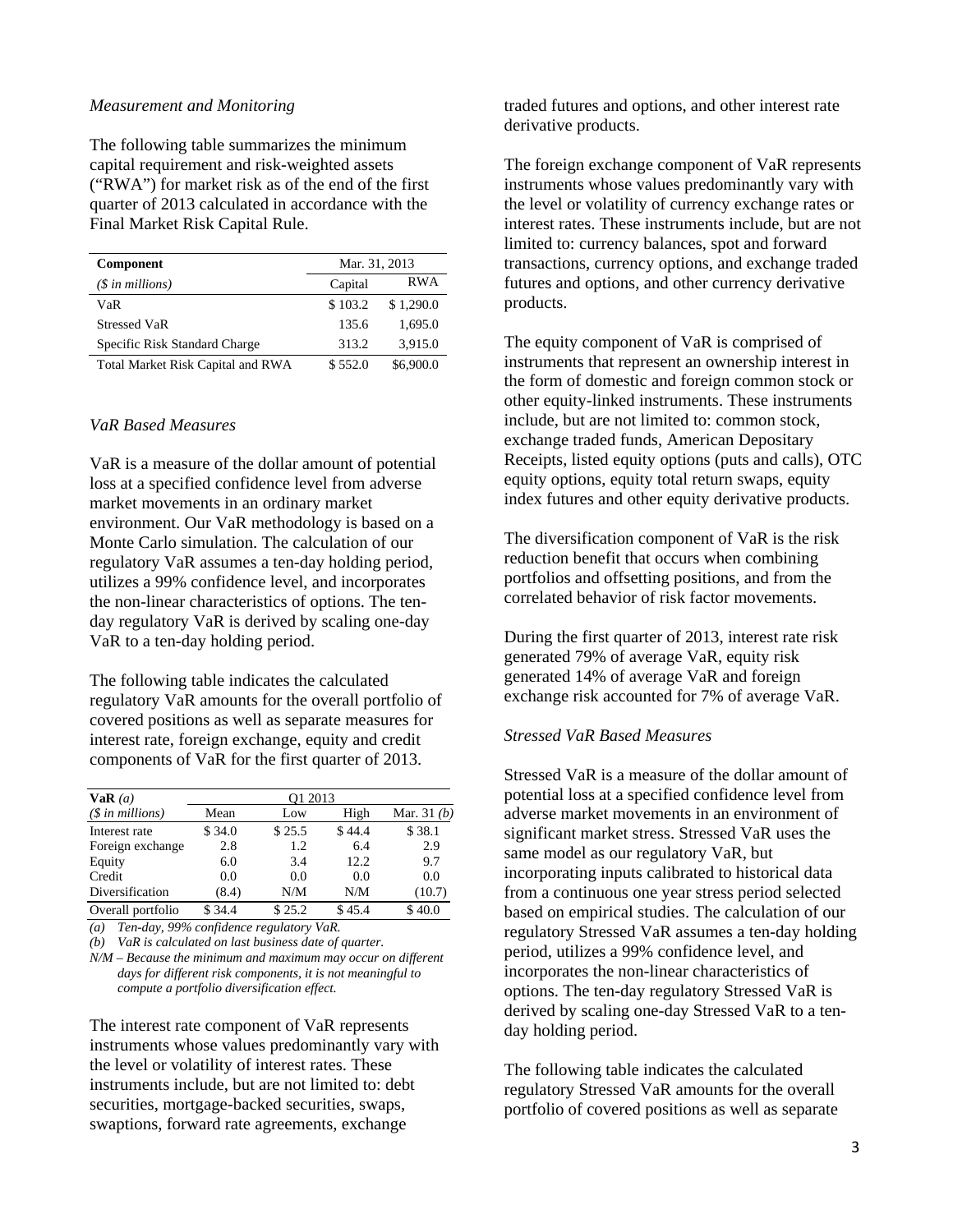measures for interest rate, foreign exchange, equity and credit components of Stressed VaR for the first quarter of 2013.

| Stressed VaR $(a)$ | O1 2013 |        |        |         |
|--------------------|---------|--------|--------|---------|
| $(\$$ in millions) | Mean    | Low    | High   | Mar. 31 |
| Interest rate      | \$49.4  | \$41.1 | \$57.8 | \$45.4  |
| Foreign exchange   | 4.9     | 1.8    | 8.1    | 6.8     |
| Equity             | 10.5    | 2.8    | 31.0   | 30.3    |
| Credit             | 0.1     | 0.0    | 0.1    | 0.0     |
| Diversification    | (19.6)  | N/M    | N/M    | (29.3)  |
| Overall portfolio  | \$45.2  | \$36.3 | \$64.8 | \$53.3  |

*(a) Ten-day, 99% confidence regulatory Stressed VAR.*

*N/M* – *Because the minimum and maximum may occur on different days for different risk components, it is not meaningful to compute a portfolio diversification effect.*

During the first quarter of 2013, interest rate risk generated 76% of average Stressed VaR, equity risk generated 16% of average Stressed VaR and foreign exchange risk accounted for 8% of average Stressed VaR.

# *Specific Risk Measures*

Specific risk means the risk of loss on a position that could result from factors other than broad market movements and include event risk, default risk, and idiosyncratic risk. The Final Market Risk Capital Rule requires us to measure the specific risk for debt, equity and securitization positions using either our internal models (e.g., VaR, IRC, CRM) provided our regulators approve the use of these models to measure specific risk, or the standardized measurement method. The following three sections describe our specific risk measures.

### *Specific Risk Standard Charge*

We calculate the specific risk standard charge on a quarterly basis under the standardized measurement method. It measures specific risk pursuant to fixed risk weights, which are prescribed by the Final Market Risk Capital Rule.

# *IRC Requirements*

The IRC model will not be used for the calculation of our market risk regulatory capital until the model is approved by our regulators.

## *CRM Requirements*

The CRM model is not applicable as we do not have correlation trading positions in our population of covered positions.

# *Regulatory VaR Back-testing*

On a daily basis, we compare one-day 99% regulatory VaR to trading profits and losses excluding fees, commissions, reserves, net interest income, and intraday trading to determine the back test multiplier for VaR and Stressed VaR for purposes of calculating the market risk regulatory capital. This daily back-testing is also done at a subportfolio level and facilitates the assessment of the performance of our VaR model.

During the first quarter of 2013, our daily trading loss excluding fees, commissions, reserves, net interest income, and intraday trading did not exceed our calculated regulatory VaR amount of the overall portfolio of covered positions on any given day.